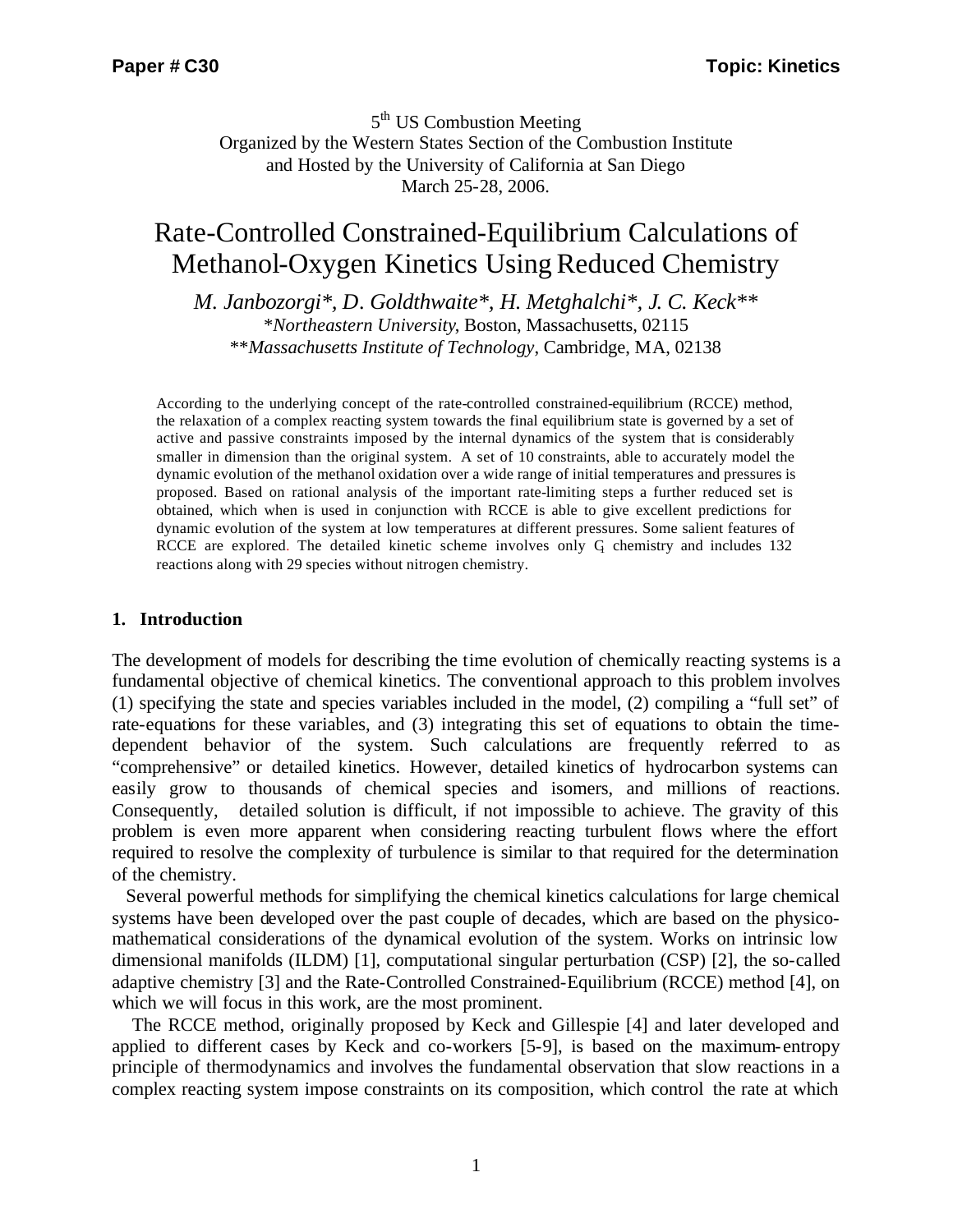it relaxes to chemical equilibrium, while the fast reactions equilibrate the system subject to the constraints imposed by the slow reactions. Consequently, the system relaxes to chemical equilibrium through a sequence of constrained-equilibrium states at a rate controlled by the slowly changing constraints.

A major advantage of the RCCE method over the above-mentioned simplifying methods is that it is unnecessary to start with a complete reaction model that must be then simplified by va rious approximations. Instead, one starts with a small number of constraints to which more can be systematically added to improve the accuracy of the calculations, to any desired level. In the limit where the number of constraints equals the number of species specified for a system, the method becomes similar to an exact calculation with the important caveat that the equilibrium requirement must be satisfied at each time step. However, as with all thermodynamic systems, the number of constraints necessary to describe the state of the system within measurable accuracy is in general very much smaller than the number of species in the system. In addition, reactions that do not change any constraint do not affect the evolution of the system. Thus, only the rates of slow reactions which change the constraints are required and these are the ones most likely to be known.

Reduction of the system of reactions for different reduced mechanisms can be trivially obtained subject to different sets of constraints. However, the careful and informed selection of constraints is the key to the successful implementation of RCCE which requires careful examination of the underlying chemistry.

In this study, we consider the stoichiometric oxidation of methanol with pure oxygen over a wide range of initial temperatures (900K-1500K) and pressures (1atm-100atm) in a constant volume reactor. The kinetic scheme involves only  $C_1$  chemistry and comprises 132 reactions along with 29 species without nitrogen chemistry. Based on a careful examination of the chemistry of oxidation a set of 10 constraints have been determined which are capable of exactly reproducing the results from a detailed calculations over the specified range of initial conditions.

The application of the RCCE method will result in a reduction of the system through elimination of reactions that do not change a constraint, and are, therefore, in equilibrium. This results in an initial reduction of the system to 103 reactions. In principle, only one reaction is needed for each constraint to achieve the correct final equilibrium state, and the reaction chosen for each constraint should be the fastest one from the group of reactions which change the constraint. However, a single reaction for each constraint may not, in general, predict the correct evolution of the system. In this work, 12 reactions and 15 species provide an excellent match with the ignition delay times from the detailed kinetic calculation based on 132 reactions. The importance of these drastic reductions will be underscored when dealing with situations involving reacting gas dynamics such as detonation studies, homogeneous combustion in gas turbine engines [10], etc.

# **2. Rate-Controlled Constrained-Equilibrium Method**

# 2.1. Different Formulations

The Rate Controlled Constrained Equilibrium (RCCE) method can be implemented in three different formulations that have been explored to various extents by our research group over the past decade. The first method is based on the direct integration of the constraints and the determination of their values at each time step. The results of such calculations have to be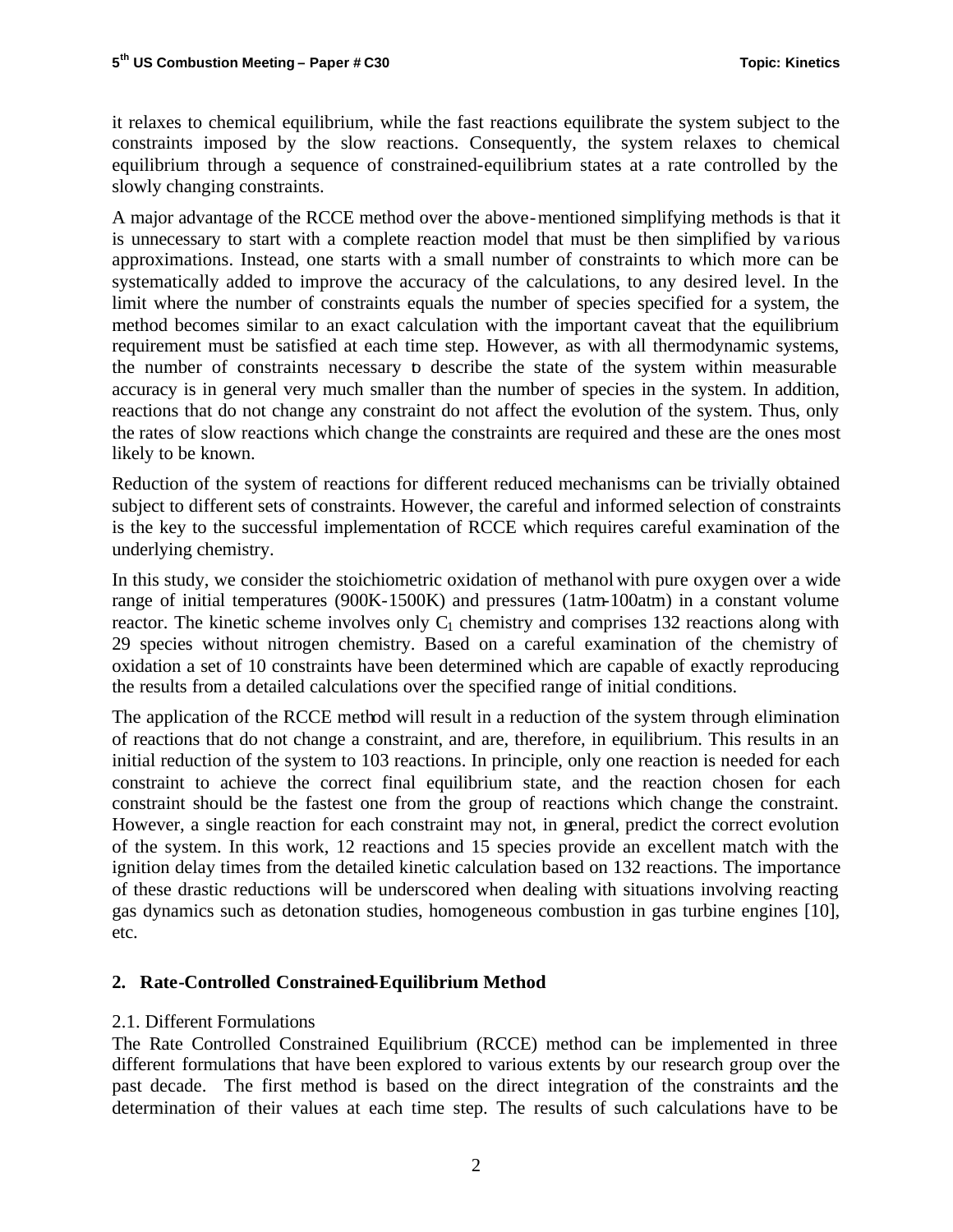coupled with a generalized equilibrium program (GNASA or GSTANJAN) to determine the constrained-equilibrium state of the system as a function of time [6]. This method has been proved to be inefficient and time consuming [6]. The second method is based on integration of the constraint factors [7]. This method proved to be superior to the first method for the H/O system but is difficult to generalize. The third method involves the direct integration of the constrained potentials conjugate to each constraint. This method was originally proposed by Keck in a review paper [11] and explored and implemented in later works [12-14]. There have been recently published similar formulations and, in some respects, extensions in literature [15,16].

2.2 Rate-Controlled Constrained-Equilibrium Method in Constraint-Potentials Form

The detailed formulation of RCCE in constrained-potential form can be found in earlier works [9,12,13], so we avoid repeating the procedure in detail here and address important points. In the present work, as well as all previous applications of RCCE method, the constraints imposed on the system by the reactions have been assumed to be a linear combination of the mole number of the species present in the system,

$$
C_i = \sum_{j=1}^{ns} a_{ij} N_j, i = 1,...,Nc
$$
 (1)

where  $a_{i,j}$  is the value of the *i*th constraint for the *j*th species and  $N_c$  is the number of constraints. Table I represents the  $a_{i,j}$  matrix used in this work and expresses the relationship between the species and the specified constraint.

|            | $\overline{ }$ | $\sim$   | ന        | $\overline{a}$        | LO.      | $\circ$  | $\overline{\phantom{0}}$ | $\infty$ | တ        | \$,      | $\overline{1}$ | $\frac{2}{3}$ | 13             | 4<br>$\overline{ }$ | 15       | $\frac{6}{5}$ | 17       | $\frac{8}{1}$     | $\overline{0}$ | $\Omega$ | $\overline{2}$ | $\overline{2}$ | 23          | $\overline{24}$ | 25       | 26          | 27             | 28       | $\overline{29}$  |
|------------|----------------|----------|----------|-----------------------|----------|----------|--------------------------|----------|----------|----------|----------------|---------------|----------------|---------------------|----------|---------------|----------|-------------------|----------------|----------|----------------|----------------|-------------|-----------------|----------|-------------|----------------|----------|------------------|
|            | ェ              | 요        | SCH      | $\sim$<br>S<br>S<br>H | $\circ$  | 공        | 오<br>오                   | SO       | ပ        | 공        | 오<br>CH2       | <b>CH3</b>    | C <sub>H</sub> | CH <sub>3</sub> O   | CH2OH    | <b>CH3OH</b>  | осу      | CH <sub>2</sub> O | CH3OO          | CH2OO    | CH3OO          | OCHO           | <b>OCOH</b> | <b>OHOCHO</b>   | OOCHO    | <b>COCH</b> | HOOCH          | S        | C <sub>O</sub> 2 |
| EC         | 0              | $\Omega$ | $\Omega$ | $\Omega$              | $\Omega$ | 0        | 0                        | $\Omega$ | 4        |          |                |               |                | ◢                   |          |               |          |                   | 4              |          |                |                |             | 4               |          |             |                | 1        | 1                |
| EO         | 0              | 0        | 2        | $\overline{2}$        |          | 1        | 1                        | 2        | $\Omega$ | 0        | 0              | 0             | 0              | 1                   |          |               |          |                   | $\overline{2}$ | 2        | 2              | $\overline{2}$ | 2           | 2               | 3        | 3           | 3              |          | 2                |
| EH         |                | 2        |          | $\overline{2}$        | 0        | 1        | 2                        | $\Omega$ | $\Omega$ |          | 2              | 3             | 4              | 3                   | 3        | 4             |          | 2                 | 3              | 3        | 4              |                | 4           | $\overline{2}$  |          | 1           | $\overline{2}$ | $\Omega$ | $\Omega$         |
| M          |                | 1        | 1        | 1                     |          | 1        |                          | 4        | 1        |          | 1              |               | 4              | 1                   |          | 1             |          | 4                 | 1              |          | 4              |                | 4           | 1               |          | 1           |                | 1        |                  |
| FO         | $\Omega$       | $\Omega$ | $\Omega$ | $\Omega$              |          | 1        |                          | $\Omega$ | $\Omega$ | $\Omega$ | $\Omega$       | $\Omega$      | $\Omega$       | 1                   |          | 1             |          | 1                 | $\Omega$       | $\Omega$ | $\Omega$       | 2              | 2           | 2               |          | 1           |                | 1        | 2                |
| <b>FV</b>  |                | $\Omega$ |          | 0                     | 2        |          | 0                        | $\Omega$ | 4        | 3        | 2              |               | 0              | 4                   |          | 0             |          | $\Omega$          | 1              |          | 0              |                |             | $\Omega$        |          |             | $\mathbf 0$    | $\Omega$ | $\Omega$         |
| FU         | 0              | 0        | $\Omega$ | $\Omega$              | 0        | $\Omega$ | 0                        | $\Omega$ | $\Omega$ | $\Omega$ | 0              | 0             | 0              | $\Omega$            | 0        |               | 0        | $\Omega$          | $\Omega$       | 0        | 0              | $\Omega$       | $\Omega$    | $\Omega$        | 0        | $\Omega$    | $\Omega$       | $\Omega$ | $\Omega$         |
| <b>ALC</b> | 0              | 0        | $\Omega$ | $\Omega$              | $\Omega$ | $\Omega$ | 0                        | 0        | $\Omega$ | 0        | 0              |               | 0              | 1                   |          | 0             | 0        |                   | $\Omega$       | 0        | 0              | $\Omega$       | $\Omega$    | $\Omega$        | 0        | 0           | $\Omega$       | $\Omega$ | $\Omega$         |
| <b>OHO</b> | 0              | $\Omega$ | $\Omega$ | $\Omega$              |          | 1        | 0                        | 0        | $\Omega$ | 0        | $\Omega$       | 0             | 0              | $\Omega$            | 0        | 0             | $\Omega$ | $\Omega$          | $\Omega$       | 0        | 0              | $\Omega$       | $\Omega$    | $\Omega$        | 0        | $\Omega$    | $\Omega$       | $\Omega$ | $\Omega$         |
| <b>HCO</b> | 0              | $\Omega$ | $\Omega$ | $\Omega$              | $\Omega$ | $\Omega$ | $\Omega$                 | $\Omega$ | $\Omega$ | 0        | $\Omega$       | $\Omega$      | $\Omega$       | $\Omega$            | $\Omega$ | 0             |          | $\Omega$          | $\Omega$       | $\Omega$ | $\Omega$       | $\Omega$       | $\Omega$    | $\Omega$        | $\Omega$ | $\Omega$    | $\Omega$       | 1        | $\Omega$         |

Table I. *ai,j* Matrix for Methanol-Oxygen Mixture

The constrained-equilibrium composition of a system found by maximizing the entropy or minimizing the Gibbs Free Energy subject to a set of constraints using the method of LaGrange multipliers is

$$
N_j = (V / RT) \exp(-\mathbf{m}_j^0 - \sum_{i=1}^{nc} a_{ij} \mathbf{g}_i), j = 1, ..., N_s
$$
 (2)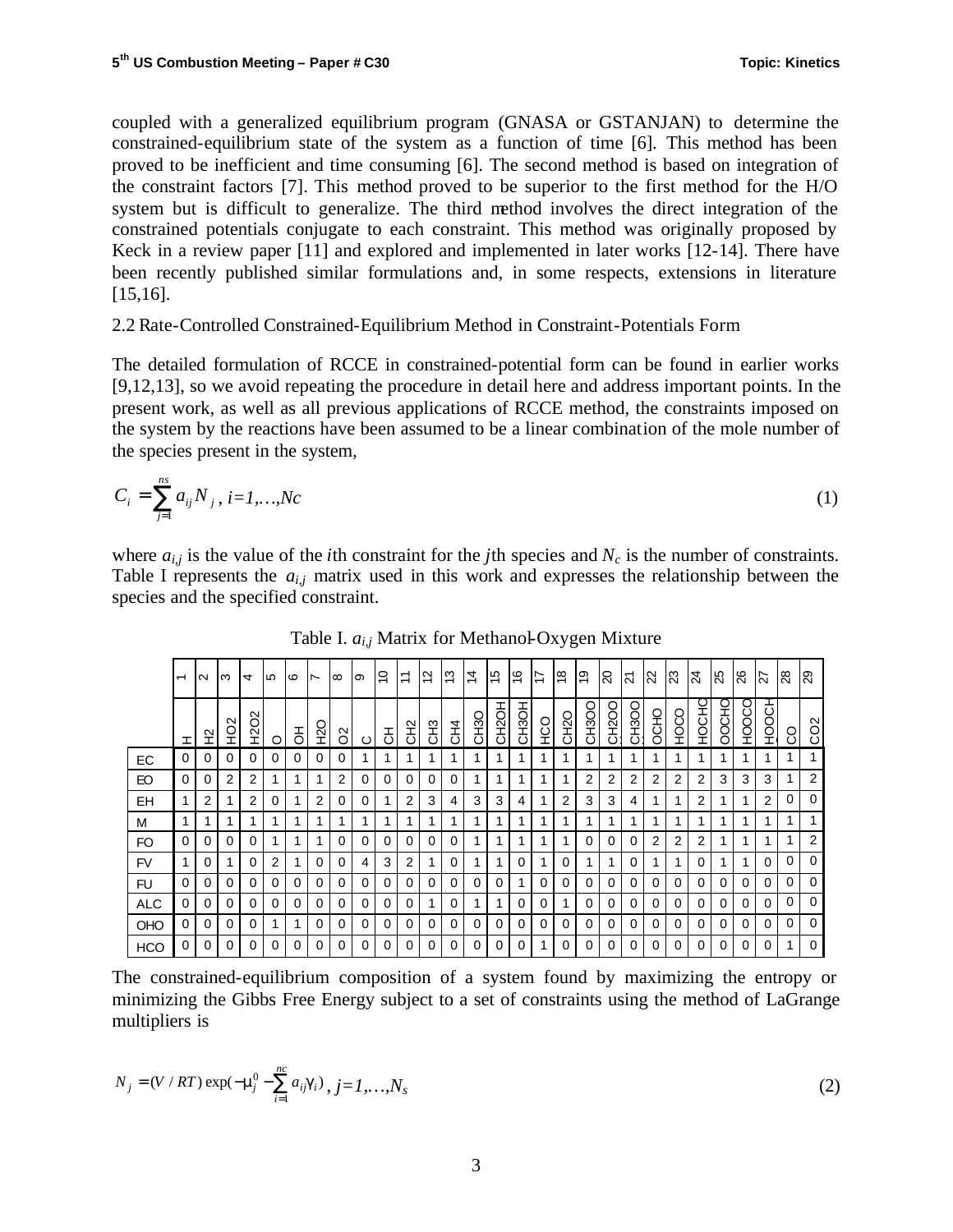where  $\mathbf{m}_j^0 = (h_j^0 - Ts_j^0)/RT$  is the standard Gibbs free energy of species *j* divided by RT,  $\mathbf{g}_i$  is the constraint potential (LaGrange multiplier) conjugate to the constraint *i*, and  $N_s$  is the number of species in the system. Upon solving the differential equations for the  $g_i$  vector, the constrainedequilibrium composition of the system can be found at each time step from eqn. 2.

# **3. Selection of Constraints**

The selection of appropriate constraints is the key to the successful application of the RCCE method. Among the general requirements for the constraints are that they must (1) be linearly independent combinations of the species mole numbers, (2) include the elements, (3) determine the energy and entropy of the system within experimental accuracy, and (4) hold the system in the specified initial state. In addition, they should reflect whatever information is available about rate-limiting reactions controlling the time evolution of the system. After a thorough examination of the oxidation chemistry of methanol at low temperatures-high pressures (knock related applications) and high temperatures-low pressures (flame propagation applications) the constraints listed in Table II were identified.

|                | <b>Constraint</b> | <b>Definition of the Constraint</b>                                       |
|----------------|-------------------|---------------------------------------------------------------------------|
|                | EC                | Elemental carbon                                                          |
| 2              | <b>EO</b>         | Elemental oxygen                                                          |
| 3              | <b>EH</b>         | Elemental hydrogen                                                        |
| $\overline{4}$ | M                 | Total number of moles                                                     |
| 5              | <b>FV</b>         | Moles of free valance (any unpaired valence electron)                     |
| 6              | FO <sub>1</sub>   | Moles of free oxygen (any oxygen not directly attached to another oxygen) |
| 7              | FU                | Moles of fuel molecule $(CH_3OH)$                                         |
| 8              | <b>ALC</b>        | Moles of fuel radicals and formaldehyde $(CH_3O+CH_2OH+CH_2O)$            |
| 9              | <b>OHO</b>        | Moles of water radicals $(O+OH)$                                          |
| 10             | <b>HCO</b>        | $HCO+CO$                                                                  |

Table II. Definition of the Constraints Used in This Study

It should be noted that if only the elements are used as constraints, the RCCE method is identical to the element potential method used by STANJAN [19] to calculate the chemical equilibrium composition of a system, while if the number of independent constraints equals the number of species in a system the RCCE method is equivalent, in degrees of freedom, to the detailed kinetics approach. It is certainly true that our current ability to model systems using constraints as unknowns is not as well developed as our ability to model systems using species. However, just the fact that so little is known about the chemical kinetics of the rate-controlled constrainedequilibrium states makes this topic such a promising area of research.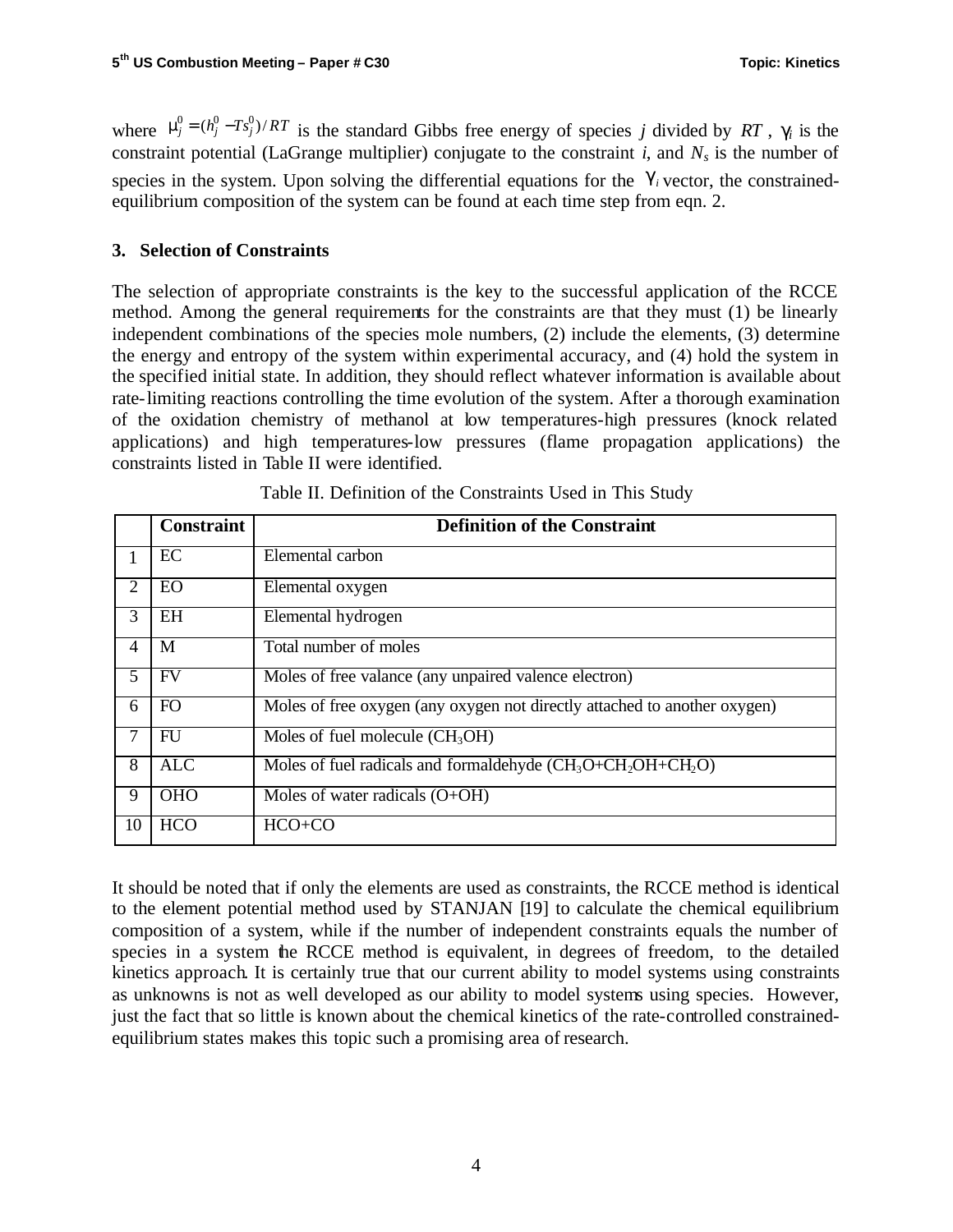#### **4. Results and Discussions**

## 4.1. Reactor Model

Auto-ignition of combustible charges is one of the most basic combustion processes, and determining the chemical kinetic mechanism involved has been a major goal of combustion research for the past half century [17]. The importance of such analysis relates back to strictly kinetically-controlled processes such as engine knock [17,18] and newly increased interest in distributed combustion in gas turbines to reduce the pollution and engine susceptibility to combustion instabilities [10]. For these reasons we have employed a constant volume, constant energy reactor in this study. The time dependent dynamics of the system are determined by  $N_c$ equations for constraints and one energy equation, totalling  $N_c + 1$  overall. These equations were integrated using DDASSL [20].

Studies include temperatures from 900K to 1500K and pressures from 1 atm to 100 atm. The low temperature-high pressures results are relevant to "knock" applications whereas the high temperature-low-to-high pressures results are of interest to both flame-propagation and distributed (flameless) combustion applications.

#### 4.2. Kinetic Mechanism

The kinetic mechanism used in this study is based on the scheme used in [8], and includes 132 reactions with 29 species (Table I). Twenty species and 102 reactions were taken from GRI-Mech 3.0, [21], and 9 species along with 30 additional reactions from [22,23] and estimations by the authors.

#### 4.3. Low Temperature – High Pressures

Time-dependent temperature profiles for Detailed and RCCE models are shown in Fig.1 .for stoichiometric mixtures of Methanol and oxygen at different pressures.



Fig.1: Temperature profiles at different pressures for initial stoichiometric mixtures of fuel and oxidizer.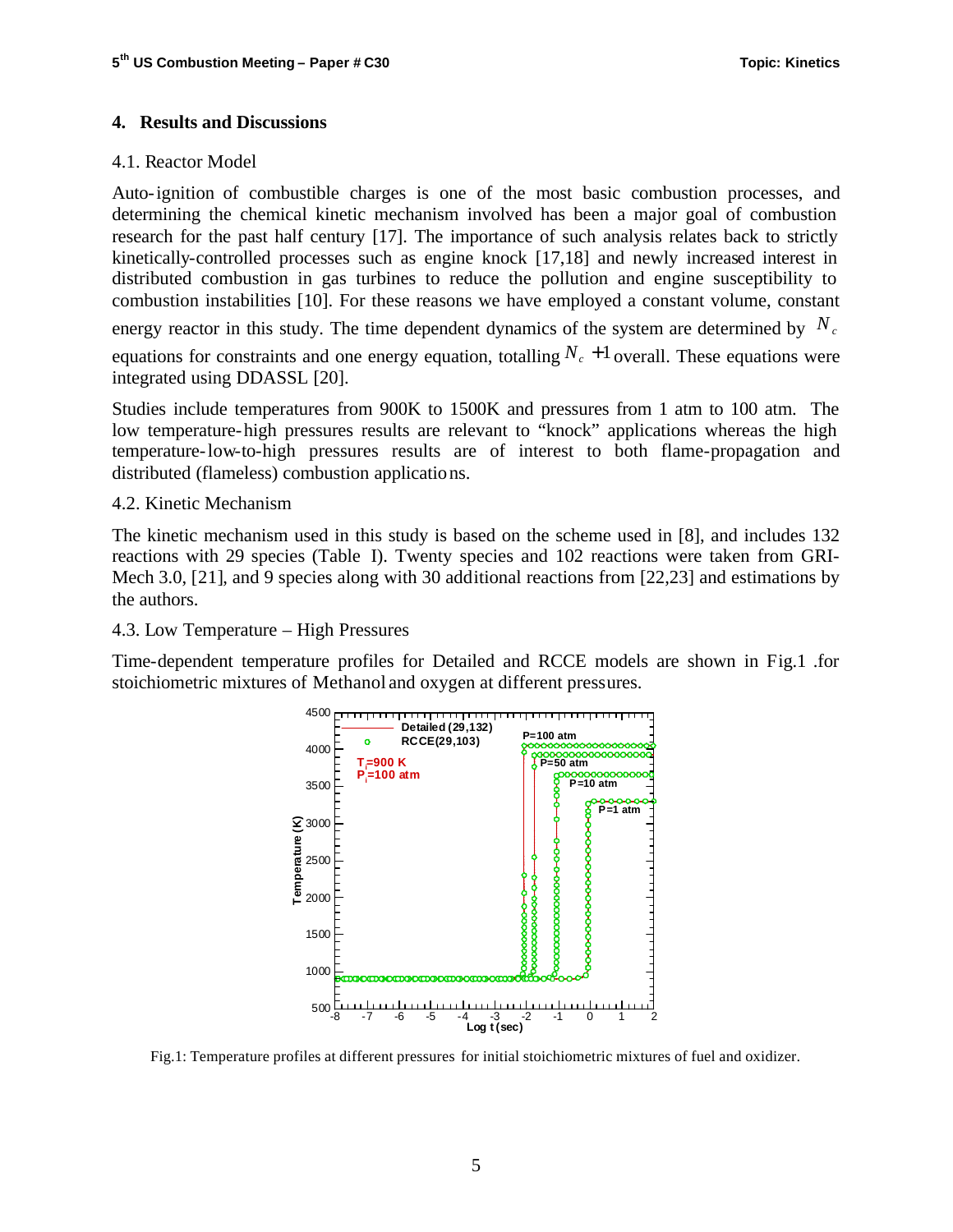The initial mixture temperature is 900 K. The set of 10 constraints listed in Table II were used. Clearly, the set of chosen constraints yields excellent results over the entire range of pressures. From the full set including 29 species and 132 reactions, referred to as Detailed (29,132), 29 reactions do not change any constraints and are, therefore, in equilibrium. These reactions are redundant. This results in a reduction to a mechanism containing 29 species and 103 reactions, referred to as RCCE (29,103).

The time-dependent histories of the major species for a stoichiometric mixture at initial temperature of 900K and initial pressure of 100 atm are shown on log-log plots in Fig.2 and Fig.3. Clearly, the agreement is extremely good.



Fig.2: RCCE(29,103) calculations of CH<sub>2</sub>O, CO and CO<sub>2</sub> profiles compared against Detailed (29,132) calculations at initial pressure of 100 atm and initial temperature of 900 K. Symbols represent RCCE and solid lines represent Detailed calculations respectively.



Fig.3: RCCE (29,103) calculations of important H2-O2 species profiles compared against Detailed (29,132) calculations at initial pressure of 100 atm and initial temperature of 900 K. Dashed lines represent RCCE and solid lines represent Detailed.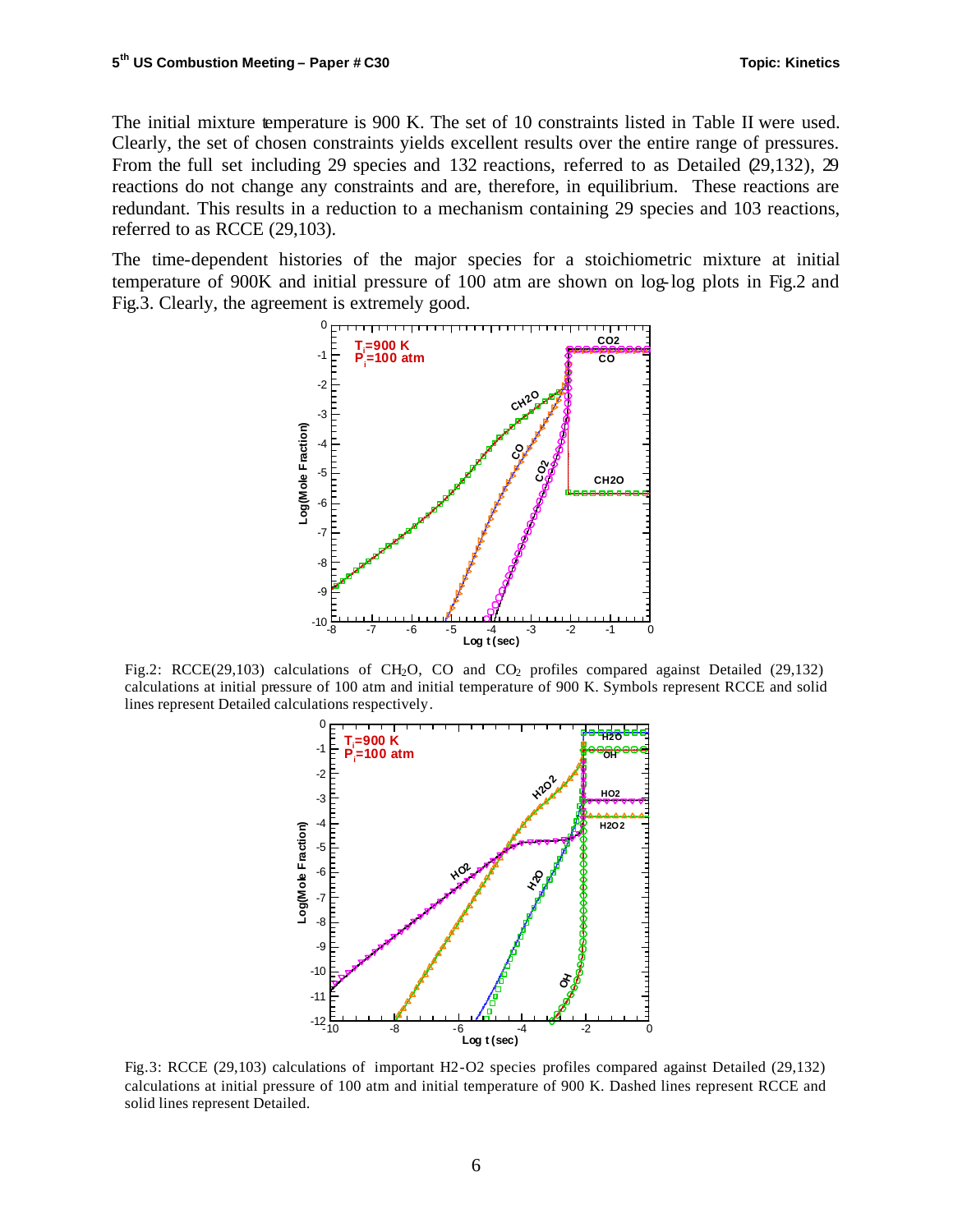The initiation reactions, being the only active reactions during the early stages of ignition, depending on where the hydrogen is abstracted, convert  $CH_3OH$  into  $CH_3O$  and  $CH_2OH$ , and  $O_2$ into  $HO_2$ :

R.1 CH<sub>3</sub>OH+O<sub>2</sub>=CH<sub>3</sub>O+HO<sub>2</sub>

 $R.2 \text{ CH}_3OH + O_2 = CH_2OH + HO_2$ 

These reactions are endothermic and are, therefore, slow. The next important attacks on the fuel molecule are by the newly generated  $HO<sub>2</sub>$  radicals:

 $R.3 CH<sub>3</sub>OH+HO<sub>2</sub>=CH<sub>3</sub>O+H<sub>2</sub>O<sub>2</sub>$ 

 $R.4 \text{ CH}_3\text{OH} + \text{HO}_2 = \text{CH}_2\text{OH} + \text{H}_2\text{O}_2$ 

The generated  $H_2O_2$  breaks on the weak O-O bond and produces free oxygen by converting to OH through:

 $R.5 H<sub>2</sub>O<sub>2</sub>+M=OH+OH+M.$ 

R.5 is a three body reaction and involves forming free oxygen and free valance, thus changes M, FO and FV. Other important steps involve conversion of the species  $CH_3O$  and  $CH_2OH$  to  $CH_2O$ . Whether the fuel radical initially formed has the  $CH_3O$  or  $CH_2OH$  structure is thought to be unimportant, as the isomerization and formaldehyde  $(CH_2O)$  formation are generally fast steps. The dynamics of the system is then controlled by conversion of  $CH<sub>2</sub>O$  down to CO through formation of CHO. These steps are listed in Table III.

Table III: Reduced Reaction Set

| Σ  | 군           | <b>ALC</b> | C<br>FO        | OHO            | OCH      | 깉        |                    |           |                 |           |   |     |                               |           |                               |                |
|----|-------------|------------|----------------|----------------|----------|----------|--------------------|-----------|-----------------|-----------|---|-----|-------------------------------|-----------|-------------------------------|----------------|
| -1 | $\mathbf 0$ | 0          | $-2$           | $-2$           | 0        | $-2$     | <b>OH</b>          | $\ddot{}$ | OH              | $\ddot{}$ | M | $=$ | H <sub>2</sub> O <sub>2</sub> | +         | M                             | 1              |
| 0  | $-1$        | 1          | 0              | 0              | $\Omega$ | 2        | CH <sub>3</sub> OH | $\ddot{}$ | O <sub>2</sub>  | $\ddot{}$ |   | $=$ | CH <sub>2</sub> OH            | $\ddot{}$ | HO <sub>2</sub>               | $\overline{c}$ |
| 0  | $-1$        |            | 0              | 0              | 0        | 2        | CH <sub>3</sub> OH | $\ddot{}$ | O <sub>2</sub>  | +         |   | $=$ | CH <sub>3</sub> O             | +         | HO <sub>2</sub>               | 3              |
| 0  | $-1$        |            | 0              | 0              | $\Omega$ | $\Omega$ | CH <sub>3</sub> OH | $\ddot{}$ | HO <sub>2</sub> | $\ddot{}$ |   | $=$ | CH <sub>2</sub> OH            | $\ddot{}$ | H <sub>2</sub> O <sub>2</sub> | 4              |
| 0  | -1          |            | 0              | -1             | 0        | 0        | CH <sub>3</sub> OH | $\ddot{}$ | OH              | $\ddot{}$ |   | $=$ | CH <sub>3</sub> O             | $+$       | <b>H2O</b>                    | 5              |
| 0  | $\mathbf 0$ | -1         | 0              | 0              | 1        | 2        | CH <sub>2</sub> O  | $+$       | O <sub>2</sub>  | $\ddot{}$ |   | $=$ | <b>HCO</b>                    | +         | HO <sub>2</sub>               | 6              |
| 0  | 0           | -1         | 0              | 0              | 1        | 0        | CH <sub>2</sub> O  | $\ddot{}$ | HO <sub>2</sub> | +         |   | $=$ | <b>HCO</b>                    | +         | H <sub>2</sub> O <sub>2</sub> | 7              |
| 0  | $\Omega$    | $\Omega$   | $\overline{2}$ |                | -1       | $\Omega$ | CO                 | $\ddot{}$ | HO <sub>2</sub> | +         |   | $=$ | CO <sub>2</sub>               | $+$       | OH                            | 8              |
| 0  | $\Omega$    | 0          | 2              | $\overline{2}$ | 0        | 2        | H                  | $\ddot{}$ | O <sub>2</sub>  | $\ddot{}$ |   | $=$ | OH                            | +         | O                             | 9              |
| 0  | $\Omega$    | 0          | $\Omega$       | -1             | $\Omega$ | $-2$     | <b>HCO</b>         | $+$       | OH              | $\ddot{}$ |   | Ξ   | CO                            | $\ddot{}$ | <b>H2O</b>                    | 10             |
| 0  | $\Omega$    | 0          | 0              | -1             | -1       | $\Omega$ | <b>HCO</b>         | $\ddot{}$ | OH              | +         |   | $=$ | <b>OCHO</b>                   | +         | Н                             | 11             |
| 0  | $\Omega$    | 0          | 0              | 0              | $\Omega$ | $-2$     | HO <sub>2</sub>    | $\ddot{}$ | HO <sub>2</sub> | +         |   | Ξ   | H <sub>2</sub> O <sub>2</sub> | $\ddot{}$ | O <sub>2</sub>                | 12             |

# 4.4. Reduced Reaction Set

Based on the above observations of the important steps of the ignition mechanism a reduced set of 12 reactions, Table III, is obtained which when used in conjunction with RCCE is able to give perfect predictions for the ignition delay times at both low and high pressures. Results are shown in Fig. 4.

The real power of RCCE becomes evident when comparing the results of such reduced RCCE calculations with detailed kinetics calculations using the full 132 reaction set.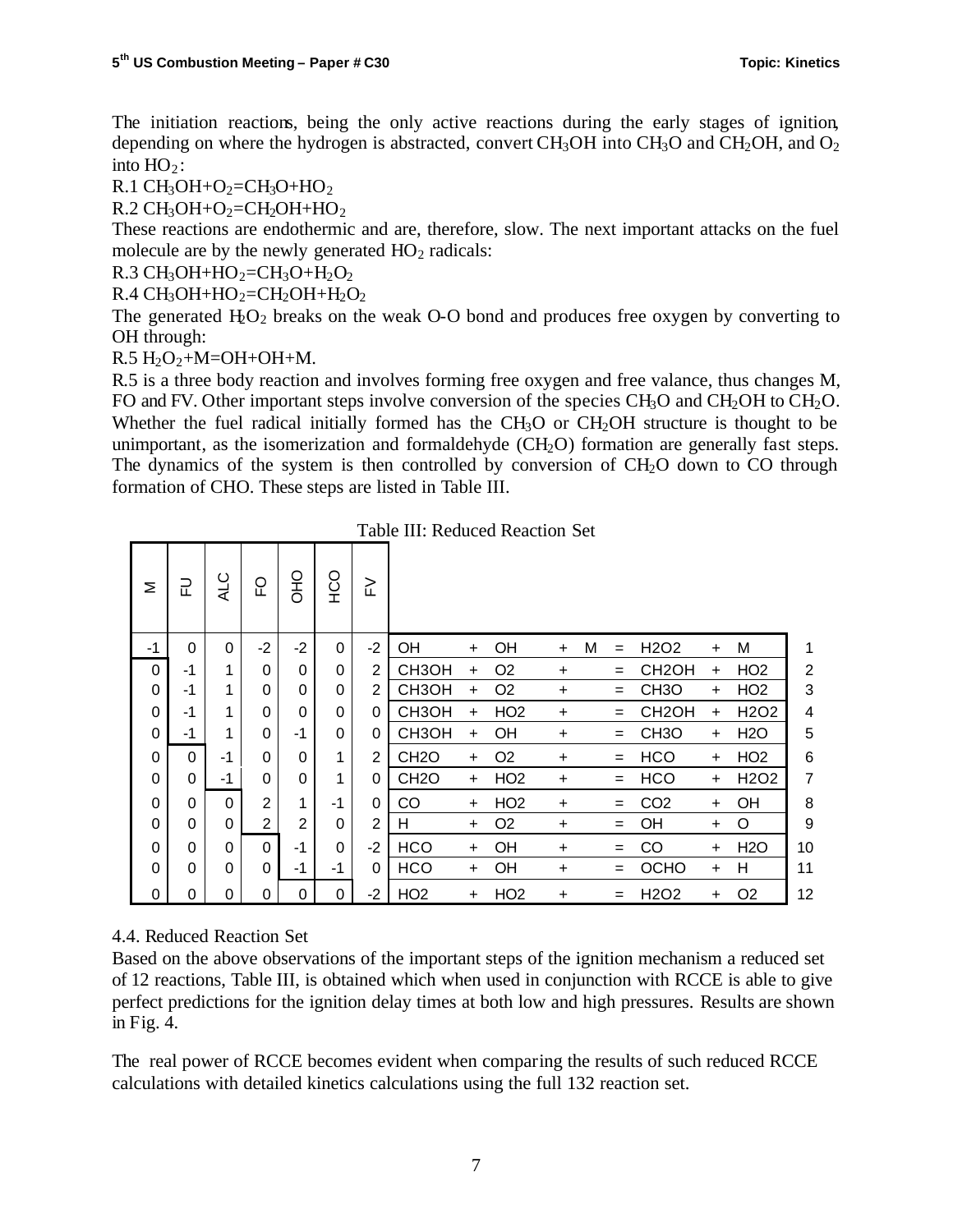

Fig.4: RCCE (15,12) predictions of temperature profiles at different pressures using the reduced reaction list, (Table III) compared with the detailed kinetics predictions using the original 132 reactions, Detailed (29,132).

In Fig 4, the results of the RCCE calculations with the 15-species and 12-reaction set (Table III), referred to as RCCE (15,12), are compared with detailed calculations using the full mechanism, referred to as Detailed (29,132). All RCCE calculations reach the correct final equilibrium state, although at low pressures additional legitimate recombination reactions have to be included in the reduced model. The effect of such reactions is effectively felt during the burning time, when the energy released acts to dissociate some of the newly-formed species and reduce the temperature. This is equivalent to saying these reactions shorten the relaxation time of the system to its final equilibrium state at low pressures. It is also of interest to see how the RCCE (15,12) calculations compare with detailed calculations using the same reduced reaction set, referred to as Detailed (15,12). Fig. 5 represents such a comparison. Clearly, the former does give the correct final equilibrium state.

In the detailed kinetic approach, the set of chemical species is explicitly determined by the mechanism (set of reactions), i.e. no information is available for non-participating species. Conversely, in the RCCE approach, the constrained-equilibrium concentration of any species for which the standard Gibbs free energy is known can be found from eqn. 2, whether or not it appears explicitly in the kinetic model. The *ai,j* matrix expresses the relationship between the species and the specified constraint potentials, Table I. It can be seen that any species included in the *ai,j* matrix will evolve dynamically and reach the correct equilibrium value even if there is no kinetic path explicitly provided in the mechanism. Fig.6 illustrates this important feature of the RCCE method for the case of  $H_2$ .  $H_2$  is not included in the reduced reaction list, yet its final equilibrium amount is accurately predicted by RCCE. *This feature uniquely distinguishes RCCE from all the other methods available for kinetics modeling*. This distinct feature of RCCE also enables one to obtain a good estimate of the kinetic behavior of a system using a relatively small number of reactions and avoids the necessity of having to estimate the rates of a large number of uncertain fast reactions. Another salient feature of RCCE is that while, in principle, only one reaction for each constraint is required for the system to go to the correct final equilibrium state, in general, a single reaction for each constraint may not be sufficient to give the desired accuracy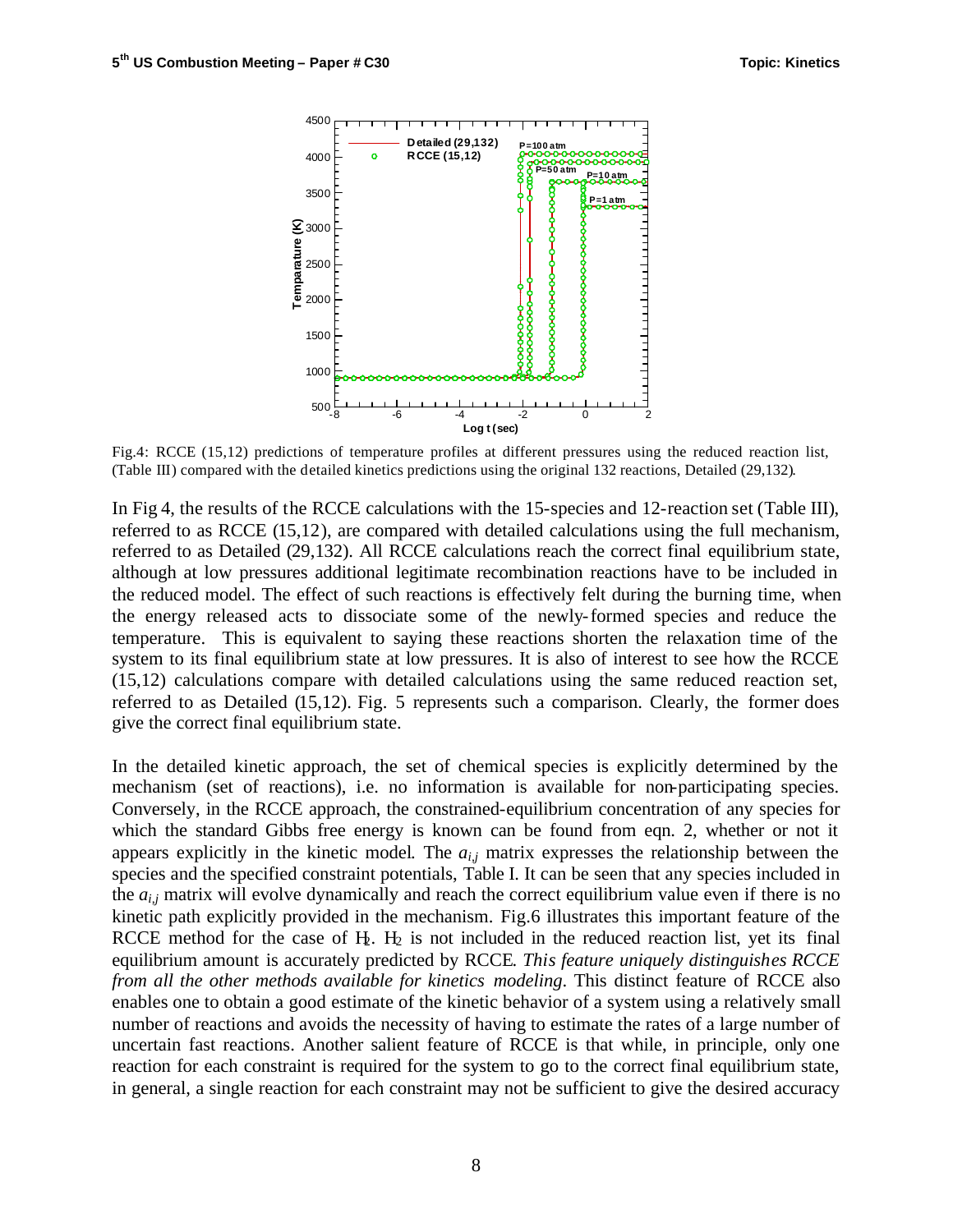for its evolution. In this case, more reactions can be added one at a time to improve the accuracy of the calculations.



Fig.5: RCCE (15,12) predictions of the temperature profile at  $P_i=100$  atm and  $T_i=900$  K using the reduced reaction set in Table III compared with the detailed kinetics using the original 132 reactions, Detailed (29,132), and the detailed kinetics using the same reduced reaction list, Detailed (15,12)



Fig.6: RCCE (15,12) prediction of the H2 mole fraction using the reduced reaction list, Table III, compared against detailed calculations using the original 132 reactions, Detailed (29,132).

#### 4.5. High Temperature Results

High-temperature RCCE calculations of methanol oxidation were performed with using the same set of constraints in Table 1 in conjunction with the full mechanism. Sample results of such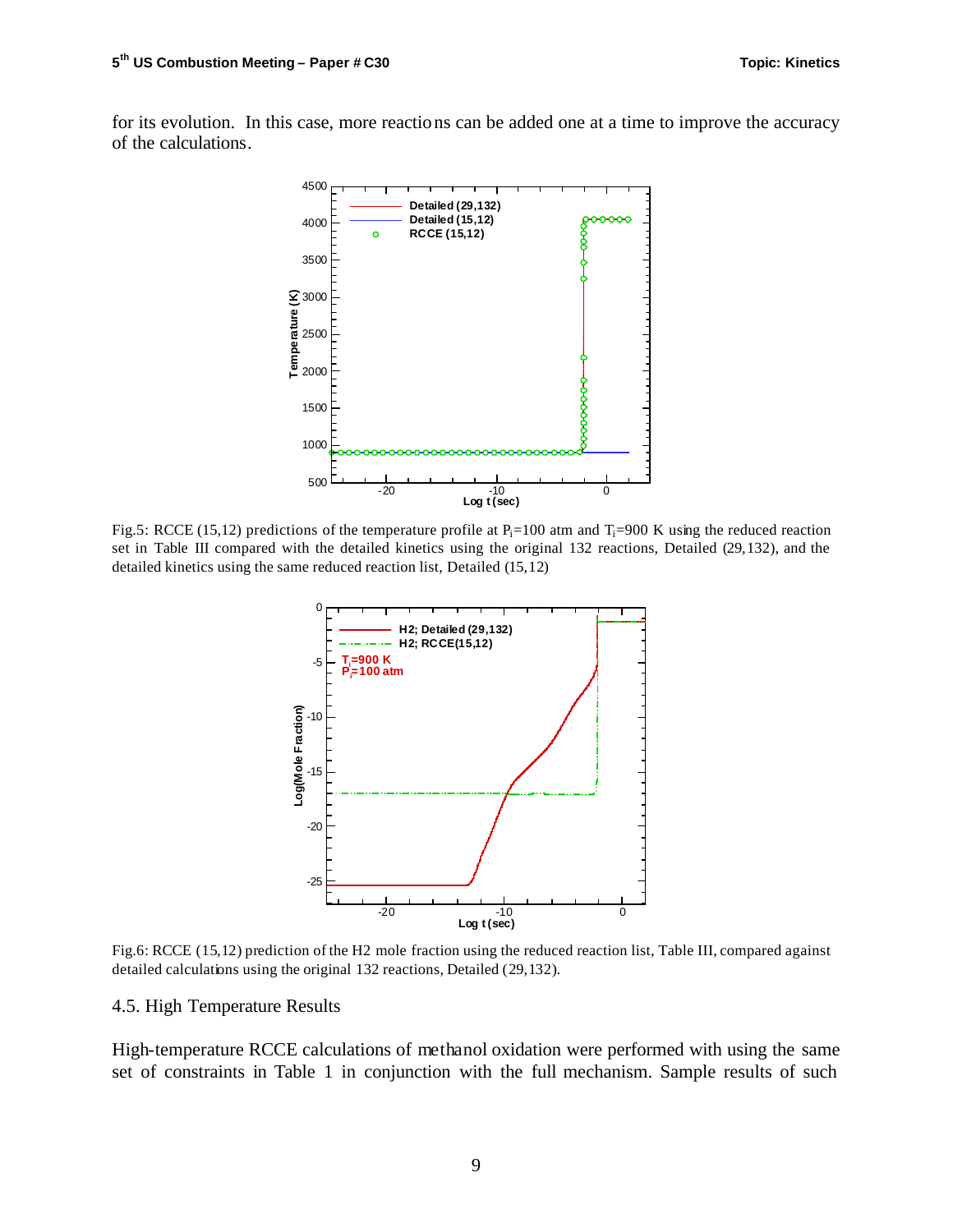calculations are shown in Fig. 7. Predicted temperature profiles are in excellent agreement with the detailed calculations.



Fig.7 High-temperature results for a stoichiometric mixture at  $T_i=1500K$  and different initial pressures using the 10-constraint list, Table II.

# **5. Concluding Remarks**

RCCE calculations of methanol oxidation over a wide range of initial temperatures and pressures have been made using 10 constraints and 132 reactions and good agreement with "detailed" calculations using 29 species and 132 has been obtained. In addition a reduced set of 12 reactions and 15 species has been identified which when employed in the RCCE calculations gives results identical to those obtained using the full 132 reactions.

Among the unique features that distinguish the RCCE method from all other methods available for kinetics studies are: 1) it enables one to obtain a good estimate of the kinetic behavior of a complex chemically reacting system using a relatively small number of known reactions thus avoiding the necessity of having to estimate the rates of a large number of uncertain fast reactions, 2) the entropy always increases as the system evolves and an approach to the correct final equilibrium is guaranteed,. 3) an estimate of the concentrations of any species for which the standard Gibbs free energy is known can be obtained even though the species is not explicitly included in the reaction set used, 4) the accuracy of the results can be systematically improved by adding reactions one at a time, and finally 5) it is based on the well established Maximal Entropy Principle of thermodynamics rather than mathematical approximations.

# **6. Acknowledgments**

This work was supported by the Naval Research Office, Grant number N00014-03-1-0640 under technical monitoring of Dr. Gabriel Roy.